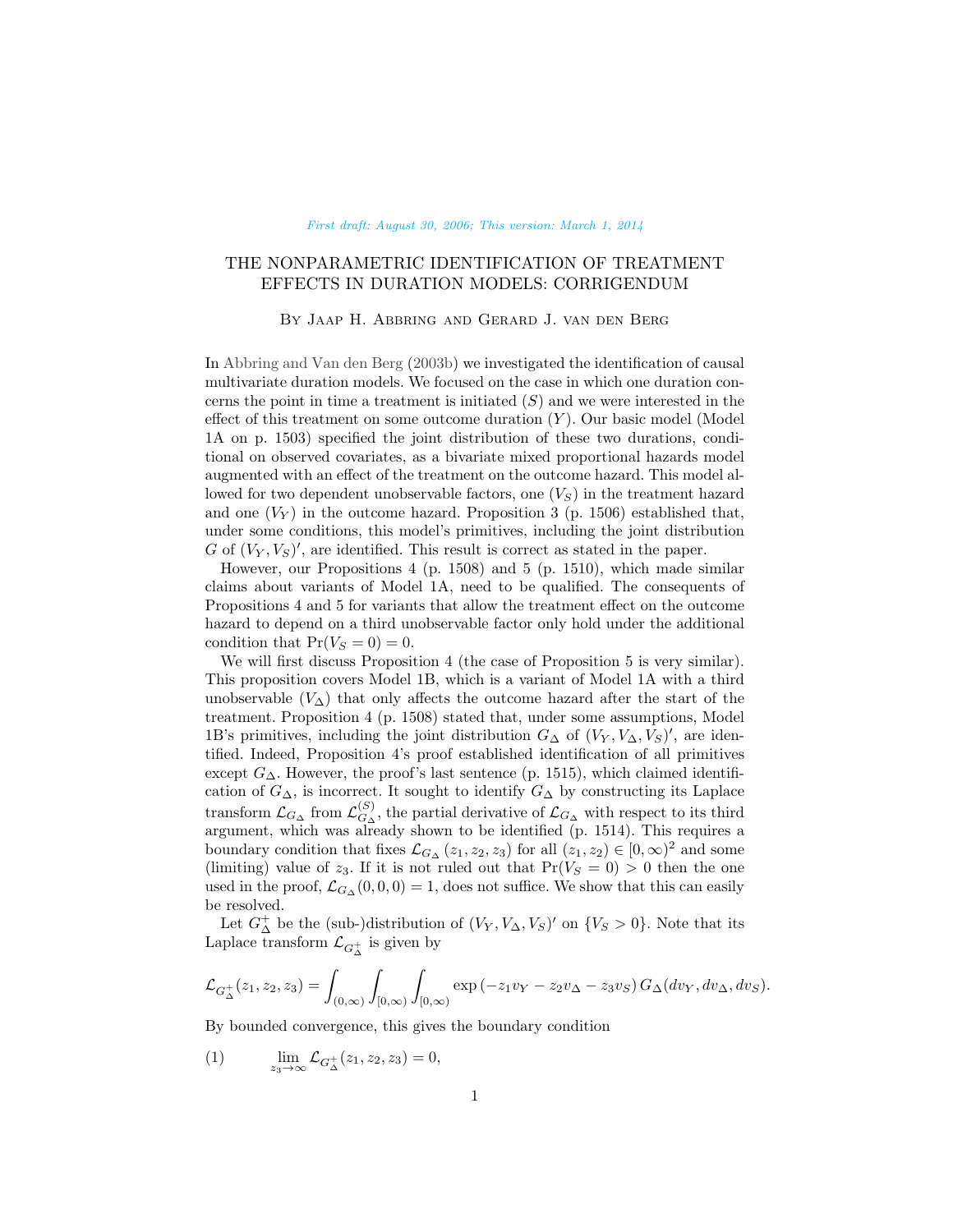<span id="page-1-0"></span>which suffices to determine  $\mathcal{L}_{G^+_{\Delta}}$  from its identified derivative  $\mathcal{L}_{G^+_{\Delta}}^{(S)}$  $G^{\left( S \right)}_{\Delta} = \mathcal{L}^{\left( S \right)}_{G_{\Delta}}$  $G^{\text{}}_{\Delta}$ :

(2) 
$$
\mathcal{L}_{G_{\Delta}^{+}}(z_1, z_2, z_3) = -\int_{z_3}^{\infty} \mathcal{L}_{G_{\Delta}}^{(S)}(z_1, z_2, \xi) d\xi.
$$

Consequently, under Proposition 4's conditions,  $\mathcal{L}_{G^+_{\Delta}}$  and, by the uniqueness of the multivariate Laplace transform,  $G^+_\Delta$  are identified. Moreover, Proposition 2 directly ensures that the distribution G of  $(V_Y, V_S)'$  is identified. If  $G^+_{\Delta}$  is a proper (non-defective) distribution— that is, if the additional condition that  $Pr(V_S = 0) = 0$  holds— then  $G_{\Delta} = G_{\Delta}^+$  is identified, as in Proposition 4's consequent.

This result can be contrasted with Proposition 3 for Model 1A, which established full identification without further conditions. The key difference with Model 1B is that Model 1A only contains unobserved factors  $V_Y$  and  $V_S$  that affect outcome and treatment hazards from the start, so that their distribution  $G$ can be identified from "pre-treatment data," *i.e.* data on the identified minimum of Y and S. Specifically, Proposition 3's proof applied Proposition 2, which is a result from [Abbring and Van den Berg'](#page-2-1)s [\(2003a\)](#page-2-1) for the competing risks model, to establish identification of, among other things, G.

As noted above, the same argument can be used to establish identification of G from pre-treatment data in Model 1B. However, the third unobserved factor in Model 1B, V∆, only affects the post-treatment outcome hazard. Therefore, the identification analysis of its joint distribution  $G_{\Delta}$  with  $V_Y$  and  $V_S$  necessarily involves data on post-treatment outcomes. Specifically, Proposition 4's proof relied on Equation  $(12)$  on p. 1514, which expressed the (sub-)density of S at a point s on  $\{Y > y\}$  for  $y > s$  in terms of  $\mathcal{L}_{G_s}^{(S)}$  $G_{\Delta}^{(S)}$  to identify the latter. We have seen that, in turn,  $\mathcal{L}_{G_\Lambda}^{(S)}$  $\binom{S}{G_{\Delta}}$  can be used to identify  $G_{\Delta}^+$ , but not necessarily  $G_{\Delta}$ . This is intuitive: From data on the sub-populations that are treated at specific times we cannot possibly identify the distribution of  $(V_Y, V_\Delta)$  on the sub-population with  $V_S = 0$ , which is never treated.

Now consider the first part of Proposition 5. This covered Model 2A (p. 1510), which is a multiple-spell extension of Model 1A. Like Model 1A, it only involves two unobserved factors,  $V_Y$  and  $V_S$ , which affect the outcome and treatment hazards from the start. Consequently, as in the analysis of Model 1A, data on the identified minima of outcome and treatment durations are informative on their distribution G. However, Proposition 5's proof did not appeal to an identification result for the multiple-spell competing risks model to identify G from such pre-treatment data only. Instead, much like Proposition 4's proof, it used post-treatment data to establish identification of the partial derivative  $\mathcal{L}_G^{(S)}$  of the Laplace transform of  $G$  with respect to its second argument and then erroneously states that  $\mathcal{L}_G(0,0) = 1$  suffices to identify G from this. We can easily rectify this along the lines of our above discussion of Proposition 4. The sub-distribution  $G^+$ of  $(V_Y, V_S)'$  on  $\{V_S > 0\}$  can be identified without further conditions. If  $G^+$  is a